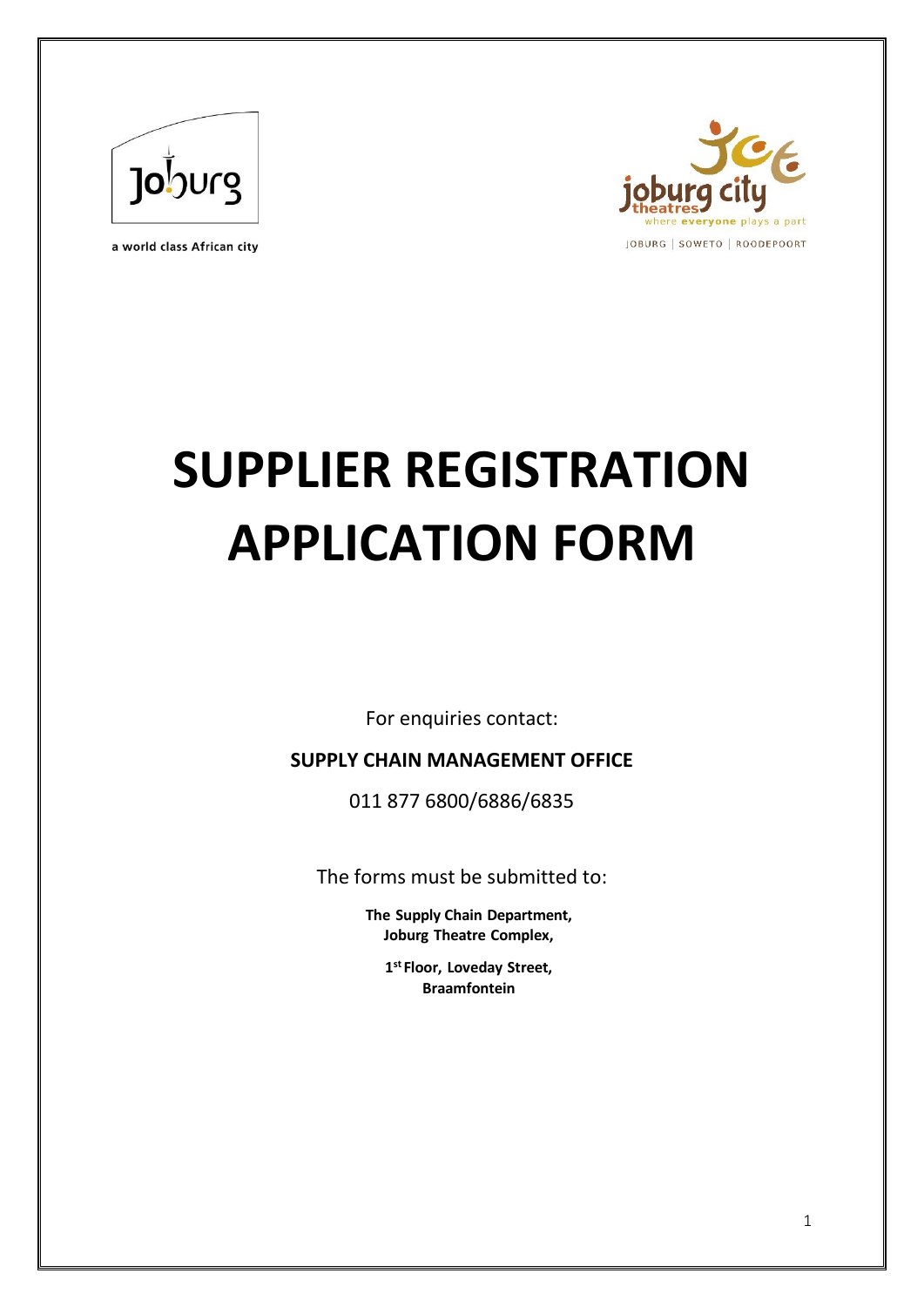## TO ALL SUPPLIERS SEEKING REGISTRATION AS A PREFERRED SUPPLIER ON THE DATABASE OF JOBURG THEATRE (PTY) LTD

Joburg City Theatres hereby invites current and prospective suppliers to apply to be accredited and registered on its Supplier Database as required by the Municipal Finance Management Act of 2003 and its Regulations.

Henceforth, JCT will not do business with suppliers that are not accredited and registered on the database.

Suppliers currently doing business with JCT must reapply in terms of this new process.

Instructions to Suppliers:

- 1. The application forms must be completed in full.
- 2. All the required and supporting documentations must be submitted jointly with the form.
- 3. Failure to submit supporting and requested information will lead to your company not being registered.
- 4. A maximum of ten commodities must be reflected on the application form. Reflecting more than five commodities will nullify the application.
- 5. The required information is an indication of what information is required for your business to be accredited and registered without delays.
- 6. Banking Details and Authorisation for Electronic Transfer of Funds is critical to ensure that there are no delays for JCT to effect payment to your company.
- 7. Declaration by business under oath is compulsory and must be completed in full by all suppliers.
- 8. Municipal Bidding Documents are compulsory and must be completed in full.
- 9. JCT reserves the right to validate all information supplied and any misrepresentation of facts may lead to disqualification and potentially being restricted to do business with other spheres of government and/or other organs of the state.

*Joburg City Theatres will validate the information supplied in the registration form and supporting documentation as part of the accreditation process for suppliers.*

NB: By providing us with your Personal Information, you consent to JCT processing your Personal Information, which JCT undertakes to process strictly in accordance with the section 18 informed consent document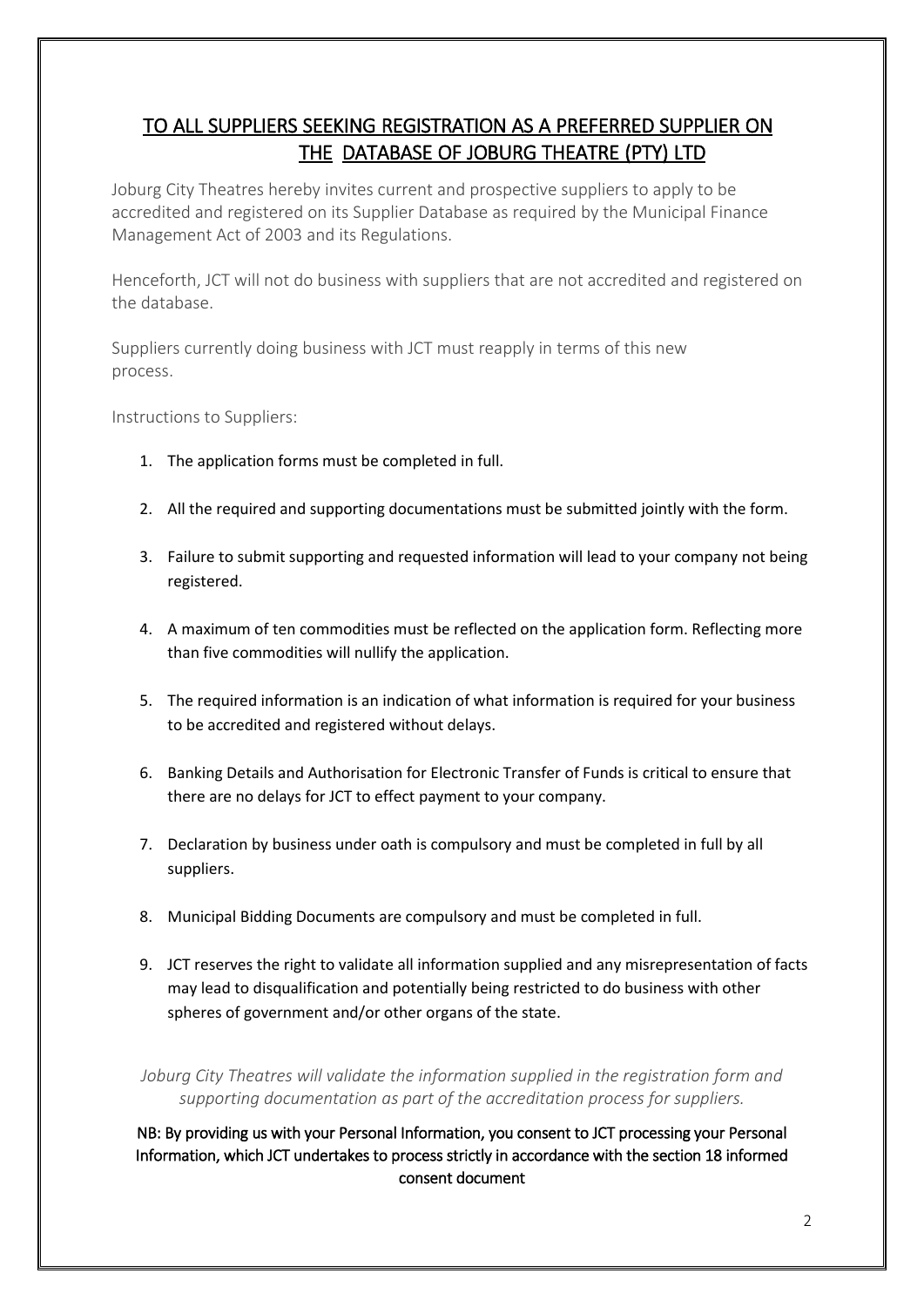# REQUIRED DOCUMENTS

| <b>DOCUMENTS REQUIRED</b>                                                                       |                        | <b>NOTES</b>            |
|-------------------------------------------------------------------------------------------------|------------------------|-------------------------|
| Original Certified Copy of Company Registration                                                 | Compulsory             |                         |
| Document                                                                                        |                        |                         |
| VAT 103 Registration                                                                            | if applicable          |                         |
| Tax Pin Code.                                                                                   | Compulsory             |                         |
| Letter from bank confirming bank details                                                        | Compulsory             |                         |
| ID copies of shareholders / directors and share                                                 | Compulsory             |                         |
| certificates                                                                                    |                        |                         |
| <b>Central Supplier Databased (CSD) Registration</b>                                            | Compulsory             | report must not be      |
| Summary report                                                                                  |                        | older than 30 days      |
| Rates & Taxes Invoice for Company OR Certified                                                  | Compulsory             | Supply latest certified |
| Copy of Lease Agreement OR Original Certified                                                   |                        | copy (statement must    |
| Copy of Affidavit Certified by the SAPS.                                                        |                        | be less than 3 months)  |
| Rates and Taxes Invoice for All the Directors of the                                            | Compulsory             | Supply latest certified |
| Company OR Original Certified Copy of Lease                                                     |                        | copy (statement must    |
| Agreement OR Affidavit Certified by the SAPS.                                                   |                        | be less than 3 months)  |
| Certified Copy of BBBEE certificate OR Certified                                                | Compulsory             |                         |
| copy of Sworn affidavit.                                                                        |                        |                         |
| <b>Compensation For Occupational Injuries And</b>                                               | Compulsory             |                         |
| <b>Diseases Certificate</b>                                                                     |                        |                         |
| <b>Company Profile</b>                                                                          | Compulsory             |                         |
| Proof of professional registration, accreditation or a                                          | if applicable          |                         |
| copy of any other registration certificate pertaining                                           |                        |                         |
| to your relevant industry, e.g. ECB (Electrical                                                 |                        |                         |
| Contractors Board)                                                                              |                        |                         |
| A copy of the CIDB (Construction Industry<br>Development Board) certificate NB: You can contact | All suppliers<br>whose |                         |
| the CIDB on +27 12 482 7200 or +27 086 100 CIDB,                                                | services               |                         |
| or visit www.cidb.org.za for information and                                                    | constitute             |                         |
| registration. You are also required to obtain the                                               | construction           |                         |
| document entitled "Code of Conduct for all parties                                              | and /or                |                         |
| engaged in construction procurement" from the                                                   | engineering            |                         |
| CIDB.                                                                                           | works in               |                         |
|                                                                                                 | terms of the           |                         |
|                                                                                                 | Construction           |                         |
|                                                                                                 | Industry               |                         |
|                                                                                                 | Development            |                         |
|                                                                                                 | Board Act 38           |                         |
|                                                                                                 | of 2000 and            |                         |
|                                                                                                 | its                    |                         |
|                                                                                                 | Procurement            |                         |
|                                                                                                 | Regulations            |                         |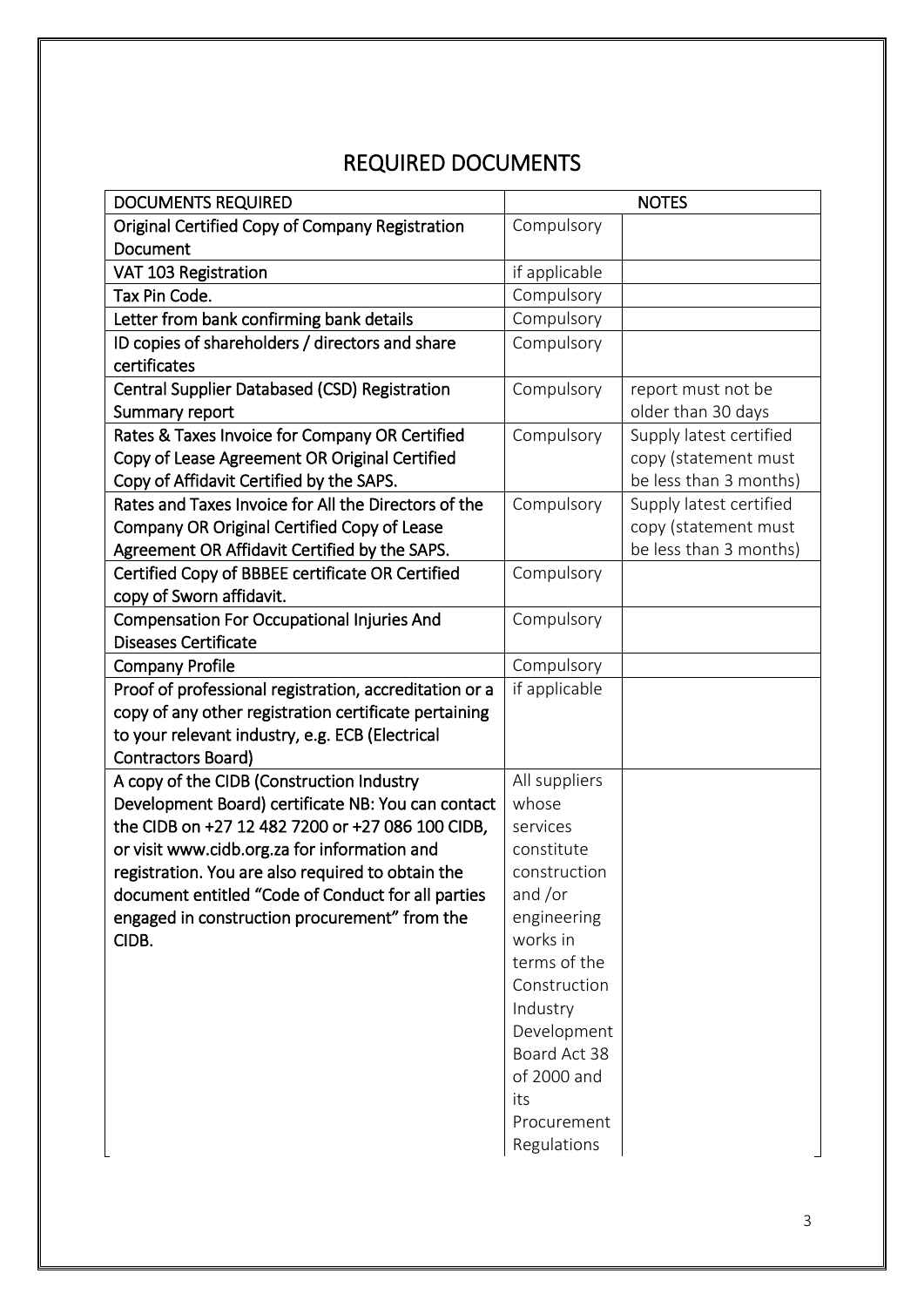# SUPPLIER DETAILS

# Supplier Grouping Details – Type of Firm: (please tick the relevant box)

| Public Company (Ltd)     | Foreign Company |  |
|--------------------------|-----------------|--|
| Private Company (Pty)Ltd | Joint Venture   |  |
| Partnership              | Consortium      |  |
| Trust                    | Sole Proprietor |  |
| Other (specify)          |                 |  |
|                          |                 |  |

#### 1. BUSINESS INFORMATION

| <b>Company Registration Number</b>            |  |
|-----------------------------------------------|--|
| (as it appears on company registration        |  |
| documents)                                    |  |
| <b>Central Supplier Database Number (CSD)</b> |  |
| Number)                                       |  |
| (CSD number should begin with 'MAAA')         |  |
| <b>Registered Business Name</b>               |  |
| <b>Trading Name</b>                           |  |

## 2. REGISTERED BUSINESS ADDRESS

| <b>Street Name</b>                             |  |
|------------------------------------------------|--|
| <b>House Number</b>                            |  |
| City                                           |  |
| Province                                       |  |
| Country/Region                                 |  |
| Postal code                                    |  |
| <b>Physical Address</b>                        |  |
| (If different from Registered Business Address |  |
| <b>Postal Address</b>                          |  |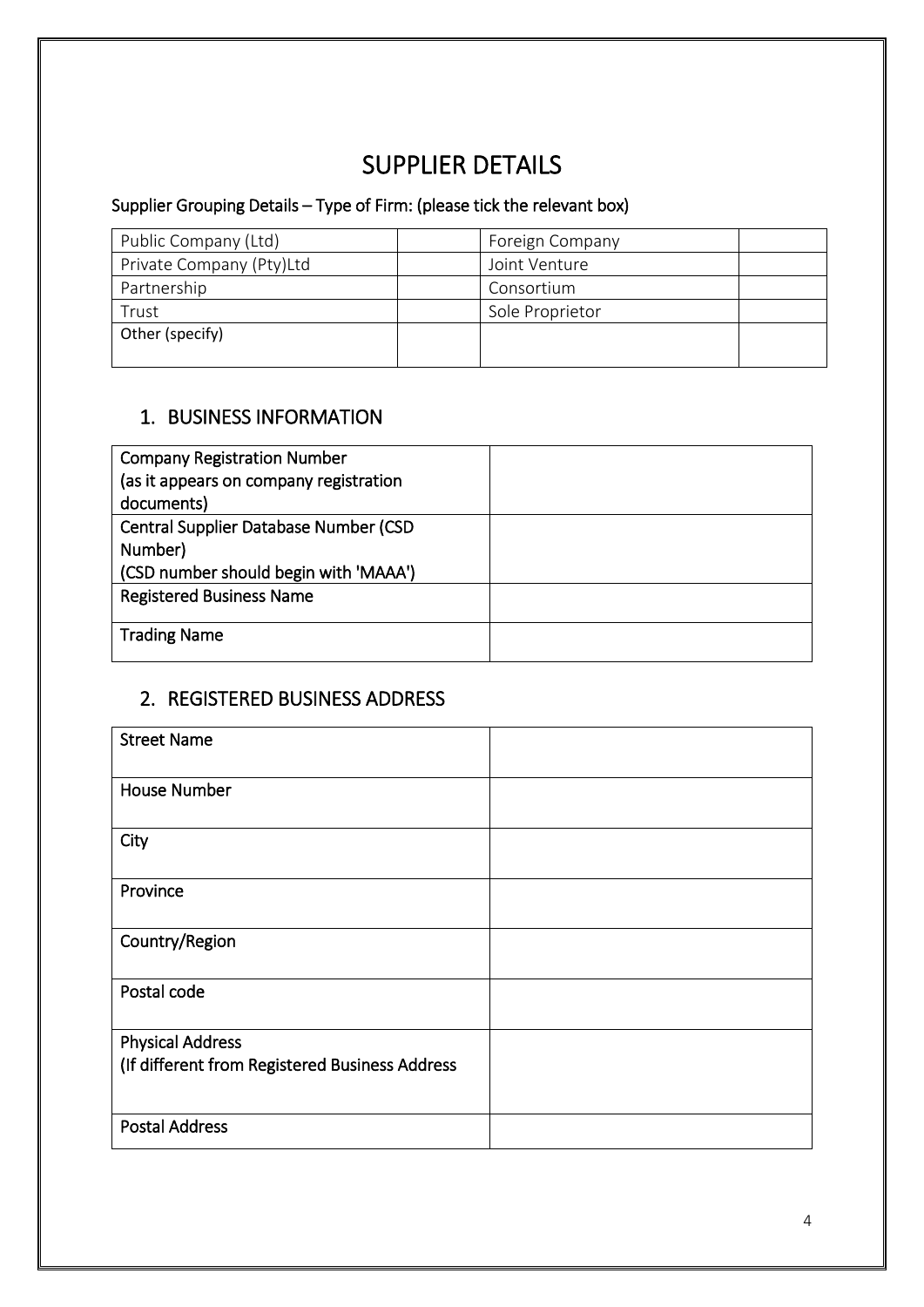#### 3. DETAILS OF CONTACT PERSON

| Surname                   |  |
|---------------------------|--|
|                           |  |
| Name                      |  |
|                           |  |
| Telephone number          |  |
|                           |  |
| Mobile number             |  |
|                           |  |
| <b>Email address</b>      |  |
|                           |  |
| Business web page address |  |
|                           |  |

# 4. Company/Supplier Classification: (Please tick the relevant box or boxes)

| Civil           | Sales                          |  |
|-----------------|--------------------------------|--|
| Importer        | Repairer                       |  |
| Services        | <b>Black-owned Distributor</b> |  |
| Manufacture     | Exporter                       |  |
| Other (specify) |                                |  |

## 5. BUSINESS BANKING DETAILS

| Name of Account Holder |        |         |              |
|------------------------|--------|---------|--------------|
| <b>Bank Name</b>       |        |         |              |
| <b>Branch Name</b>     |        |         |              |
| <b>Branch Code</b>     |        |         |              |
| <b>Account Number</b>  |        |         |              |
| Account Type           | Cheque | Savings | Transmission |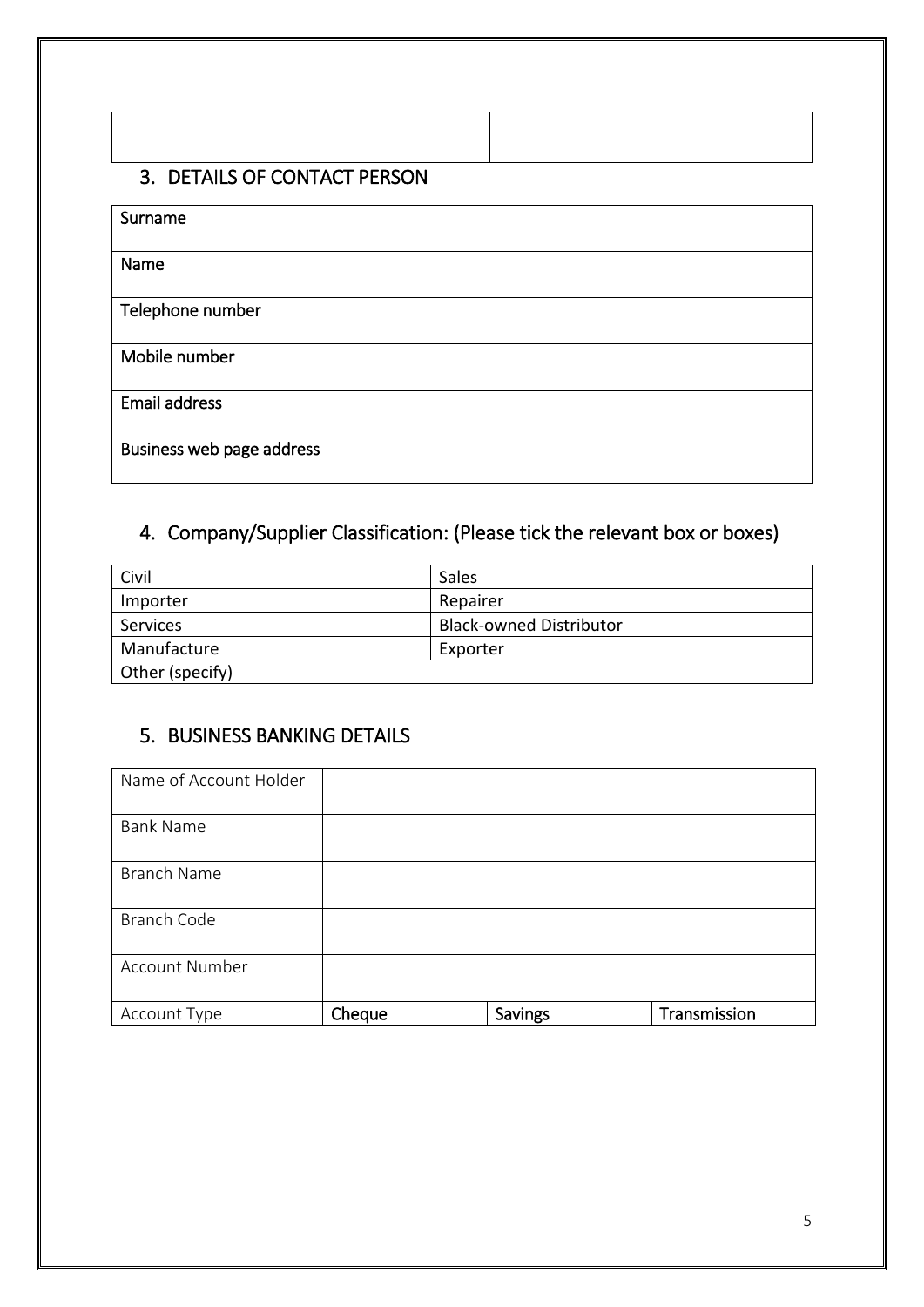# 6. LIST OF PRODUCTS AND SERVICES

| Alarms                                        | <b>Flooring Contractors</b>          |  |
|-----------------------------------------------|--------------------------------------|--|
| Accommodation                                 | Foodstuffs & Beverages               |  |
| Accounting & Bookkeeping Services             | Furniture                            |  |
|                                               | Garden Services, Equipment &         |  |
| Advertising                                   | Supplies                             |  |
| Air Conditioning Systems & Repairs            | Gas & Equipment                      |  |
| Appliances Domestic & Industrial              | <b>Halaal Caterers</b>               |  |
| Archiving Services & Systems                  | Hand Tools, Screwing & Cutting Tools |  |
| Audio & Visual Equipment                      | High Rise Window Cleaning            |  |
| Audio & Visual Equipment Repairs And          | IT PABX AND Telephone Equipment      |  |
| Services                                      | And Network Cabling                  |  |
|                                               | IT Website Design, Development And   |  |
| <b>Auditors And Accounting Services</b>       | Maintenance                          |  |
|                                               | Office Equipment And Maintenance,    |  |
| Badges: Conference, Embroidered, Metal        | Photocopiers, Scanners And Printers  |  |
|                                               | Etc.                                 |  |
| <b>Bank Providers And Insurance</b>           | Paint Supplies & Accessories         |  |
| Barcoding Software & Printers                 | <b>Partitioning Contractors</b>      |  |
| <b>Batteries</b>                              | Paving                               |  |
| <b>Books Providers</b>                        | Pest Control Services                |  |
| <b>Building Maintenance &amp; Renovations</b> | Photographic Equipment & Services    |  |
| <b>Building Materials &amp; Supplies</b>      | Plant Hire                           |  |
| <b>Carpet Cleaning Services</b>               | Plastic Materials & Products         |  |
| Carpets, Curtaining & Soft Furnishings &      |                                      |  |
| <b>Blinds</b>                                 | Plumbing                             |  |
| Cartridges                                    | Postal & Courier Services            |  |
| Catering Equipment Hire                       | <b>Labour Relation Services</b>      |  |
| <b>CCTV Installation And Repairs</b>          | Locksmith Services                   |  |
| Chemicals                                     | Medical Aid Health Services          |  |
| Cleaning Equipment & Materials                | Occupational Health & Safety         |  |
|                                               | Training                             |  |
| Communication Equipment                       | Printing & Accessories               |  |
| Computer Consumables                          | Protective Clothing & Equipment      |  |
| Computers, Hardware, Software &               | <b>Scaffolding Services</b>          |  |
| Systems                                       |                                      |  |
| Concrete Products                             | Security & Access Control Services   |  |
| Conference / Promotional Materials            | Shop Fitters                         |  |
| Containers & Packaging                        | Signage Indoor / Outdoor             |  |
| Coolers & Cooling Equipment                   | Signs, Nameplates & Number Plates    |  |
|                                               | Soaps, Polishes, Cleaners & Cleaning |  |
| Corporate Gifts                               | Materials                            |  |
| <b>Counselling Services</b>                   | <b>Staff Training Providers</b>      |  |
| Courier Services: Bulk Posting, Bulk          | Stationery                           |  |
| Faxing & Bulk E Mailing                       |                                      |  |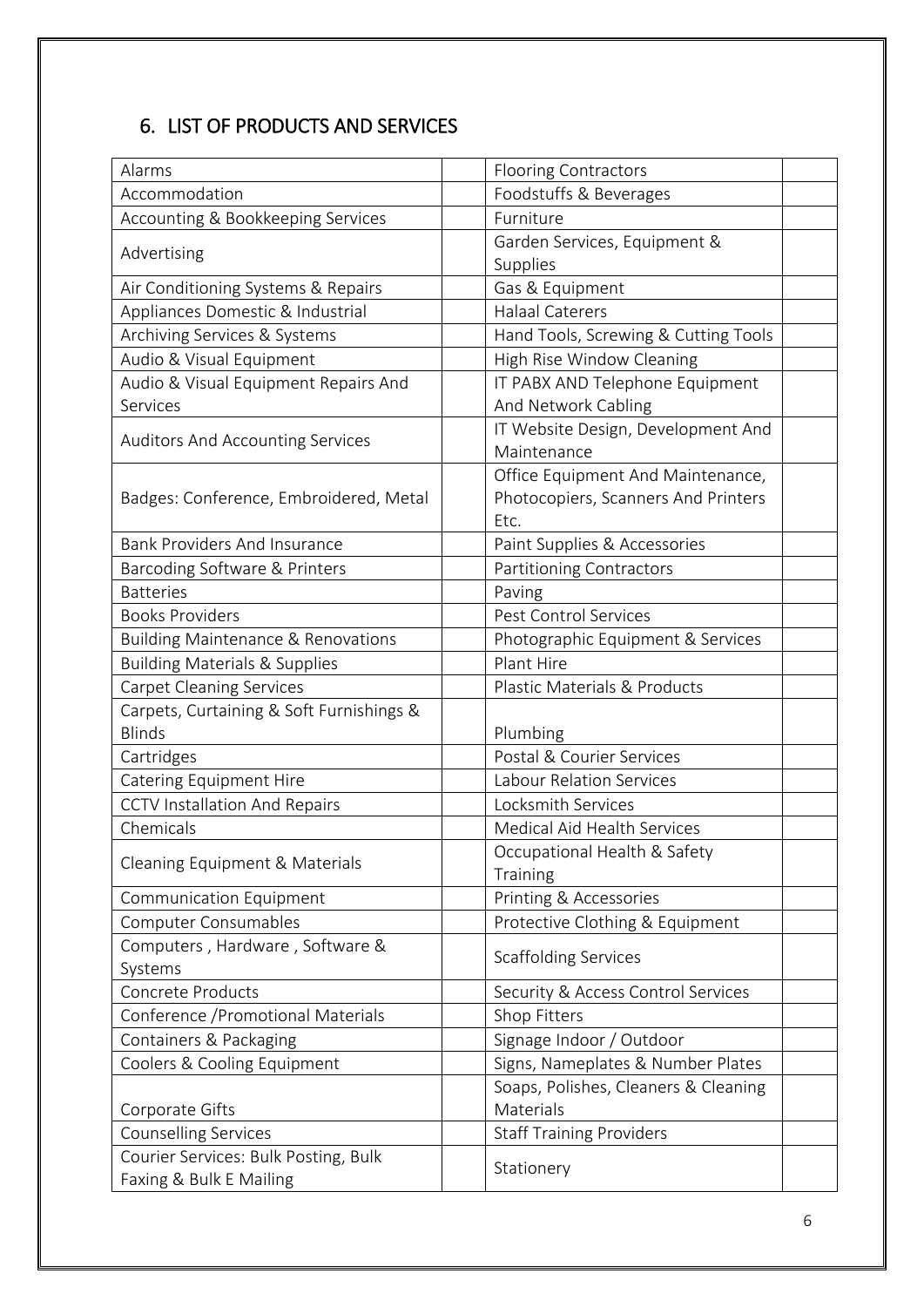| Design And Layout Of Promotional<br>Material / Publications                                                                                                                                                      | Storage Services & Facilities              |  |
|------------------------------------------------------------------------------------------------------------------------------------------------------------------------------------------------------------------|--------------------------------------------|--|
| Detergents, Disinfectants, Deodorants                                                                                                                                                                            | Telephone & Telecommunication<br>Equipment |  |
| Documents Achieving                                                                                                                                                                                              | <b>Transport Services</b>                  |  |
| <b>Drain Cleaning Services</b>                                                                                                                                                                                   | Waste Collection And Recycling             |  |
| Driver Training K53                                                                                                                                                                                              | Waterproofing                              |  |
| Electrical Equipment & Materials                                                                                                                                                                                 | Window Fittings & Glass                    |  |
| Electrical Installation And Maintenance                                                                                                                                                                          |                                            |  |
| Electronics                                                                                                                                                                                                      |                                            |  |
| Firefighting Equipment                                                                                                                                                                                           |                                            |  |
| First Aid Equipment & Supplies                                                                                                                                                                                   |                                            |  |
| IF THE PRODUCTS & SERVICES THAT YOUR ORGANISATION IS OFFERING IS NOT LISTED ABOVE<br>PLEASE LIST YOUR CATEGORIES BELOW. PLEASE LIST UP TO THE MINIMUM OF 3 COMMODITIES<br><b>INCLUDING THE ONES TICKED ABOVE</b> |                                            |  |
|                                                                                                                                                                                                                  |                                            |  |
|                                                                                                                                                                                                                  |                                            |  |
|                                                                                                                                                                                                                  |                                            |  |
|                                                                                                                                                                                                                  |                                            |  |
|                                                                                                                                                                                                                  |                                            |  |
|                                                                                                                                                                                                                  |                                            |  |
|                                                                                                                                                                                                                  |                                            |  |
|                                                                                                                                                                                                                  |                                            |  |
|                                                                                                                                                                                                                  |                                            |  |
|                                                                                                                                                                                                                  |                                            |  |
|                                                                                                                                                                                                                  |                                            |  |
|                                                                                                                                                                                                                  |                                            |  |
|                                                                                                                                                                                                                  |                                            |  |
|                                                                                                                                                                                                                  |                                            |  |
|                                                                                                                                                                                                                  |                                            |  |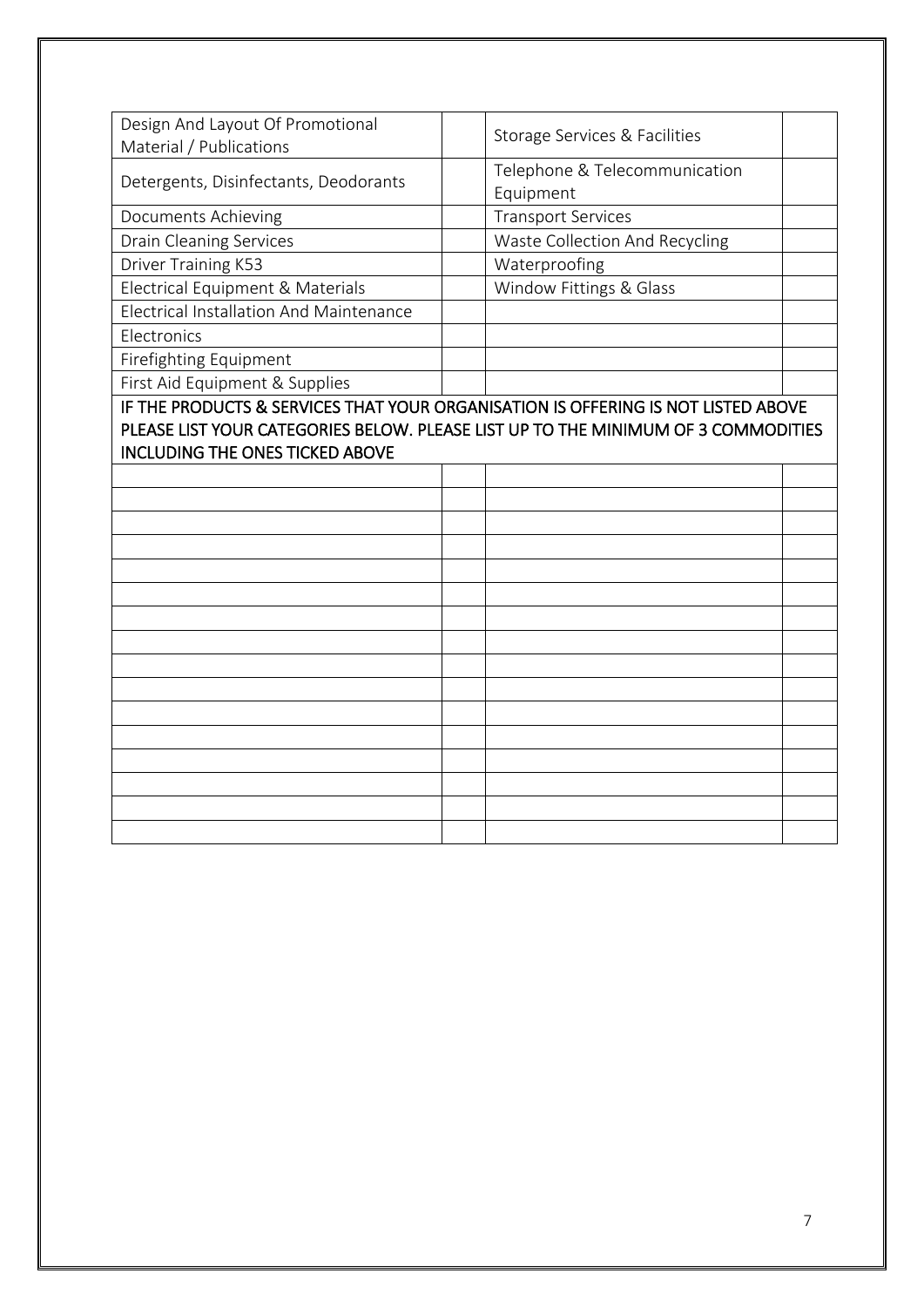#### DECLARATION OF INTEREST

- 1. No bid will be accepted from persons in the service of the state.
- 2. Any person, having a kinship with persons in the service of the state, including a blood relationship, may make an offer or offers in terms of this invitation to bid. In view of possible allegations of favouritism, should the resulting bid, or part thereof, be awarded to persons connected with or related to persons in service of the state, it is required that the bidder or their authorised representative declare their position in relation to the evaluating/adjudicating authority and/or take an oath declaring his/her interest.
- 3 In order to give effect to the above, the following questionnaire must be completed and submitted with the bid.

| Are you presently in the service of the state*                                                                                                                                    | YES / NO      |
|-----------------------------------------------------------------------------------------------------------------------------------------------------------------------------------|---------------|
|                                                                                                                                                                                   |               |
|                                                                                                                                                                                   |               |
| Have you been in the service of the state for the past twelve months?                                                                                                             | YES/NO        |
|                                                                                                                                                                                   |               |
|                                                                                                                                                                                   |               |
| Do you, have any relationship (family, friend, other) with persons in the service<br>of the state and who may be involved with the evaluation and or adjudication<br>of this bid? | <b>YES/NO</b> |
| * MSCM Regulations: "in the service of the state" means to be -                                                                                                                   |               |
|                                                                                                                                                                                   |               |

(a) a member of – a member or -<br>(i) any municipal council;

<sup>(</sup>ii) any provincial legislature; or<br>(iii) the national Assembly or the national Council of provinces;<br>(b) a member of the board of directors of any municipal entity;<br>(c) an official of any municipal entity;<br>(d) a memployee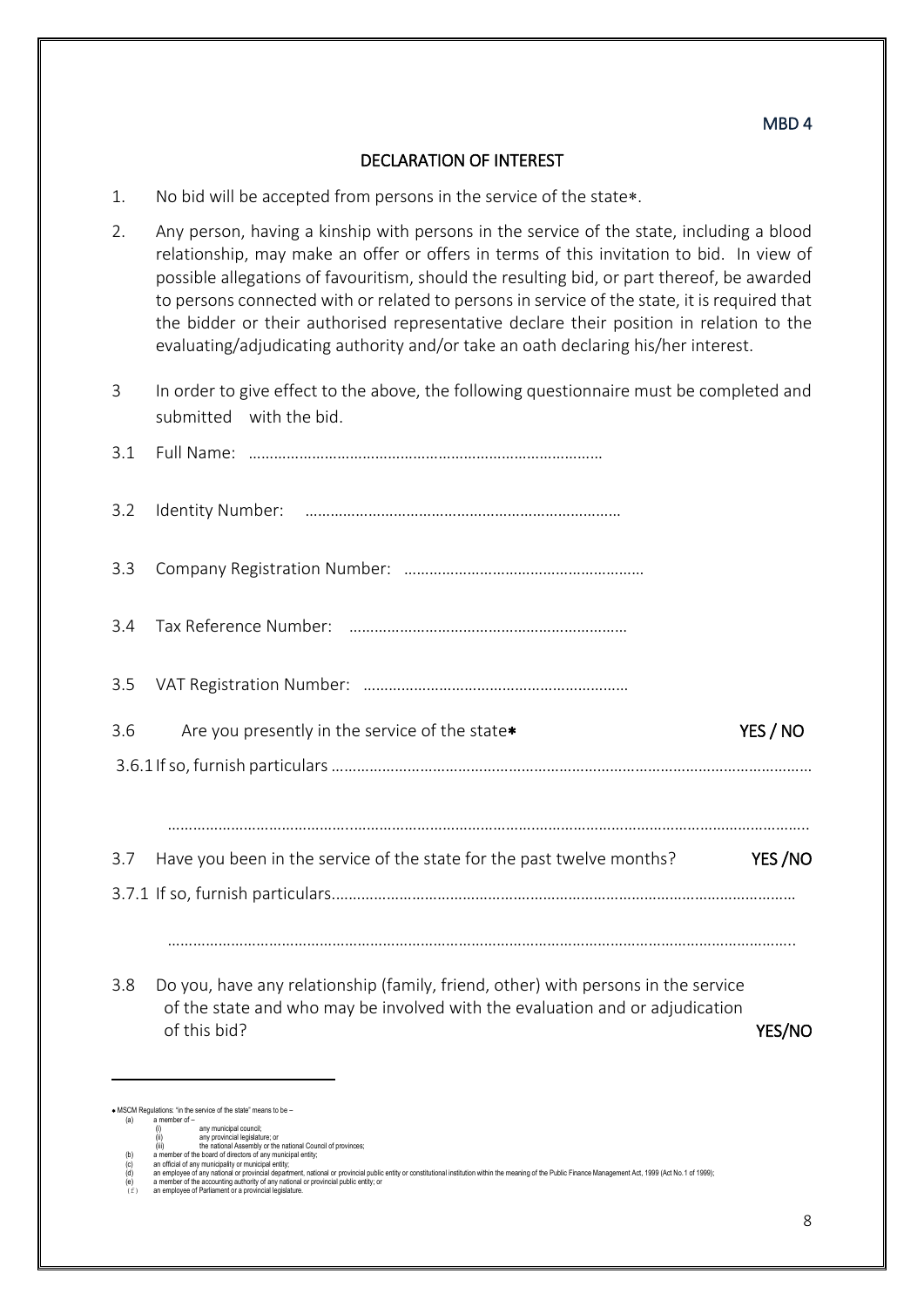| 3.9    | evaluation and or adjudication of this bid?                     | Are you, aware of any relationship (family, friend, other) between a bidder<br>and any person in the service of the state who may be involved with the | YES / NO |
|--------|-----------------------------------------------------------------|--------------------------------------------------------------------------------------------------------------------------------------------------------|----------|
| 3.9.1  |                                                                 |                                                                                                                                                        |          |
|        |                                                                 |                                                                                                                                                        |          |
|        |                                                                 | 3.10 Are any of the company's directors, managers, principal shareholders or                                                                           |          |
|        | stakeholders in service of the state?                           |                                                                                                                                                        | YES / NO |
| 3.10.1 |                                                                 |                                                                                                                                                        |          |
|        |                                                                 |                                                                                                                                                        |          |
|        | Principal shareholders or stakeholders in service of the state? | 3.11 Are any spouse, child or parent of the company's directors, managers,                                                                             | YES / NO |
|        |                                                                 |                                                                                                                                                        |          |
|        |                                                                 |                                                                                                                                                        |          |
|        |                                                                 |                                                                                                                                                        |          |
|        |                                                                 | <b>CERTIFICATION</b>                                                                                                                                   |          |
|        |                                                                 |                                                                                                                                                        |          |
|        | I, THE UNDERSIGNED (NAME)                                       | THAT THE INFORMATION FURNISHED ON THIS DECLARATION FORM IS CORRECT.                                                                                    |          |
|        | <b>BE FALSE.</b>                                                | I ACCEPT THAT THE STATE MAY ACT AGAINST ME SHOULD THIS DECLARATION PROVE TO                                                                            |          |
|        |                                                                 |                                                                                                                                                        |          |
|        | Signature                                                       | Date                                                                                                                                                   |          |
|        |                                                                 |                                                                                                                                                        |          |
|        | Position                                                        | Name of Bidder                                                                                                                                         |          |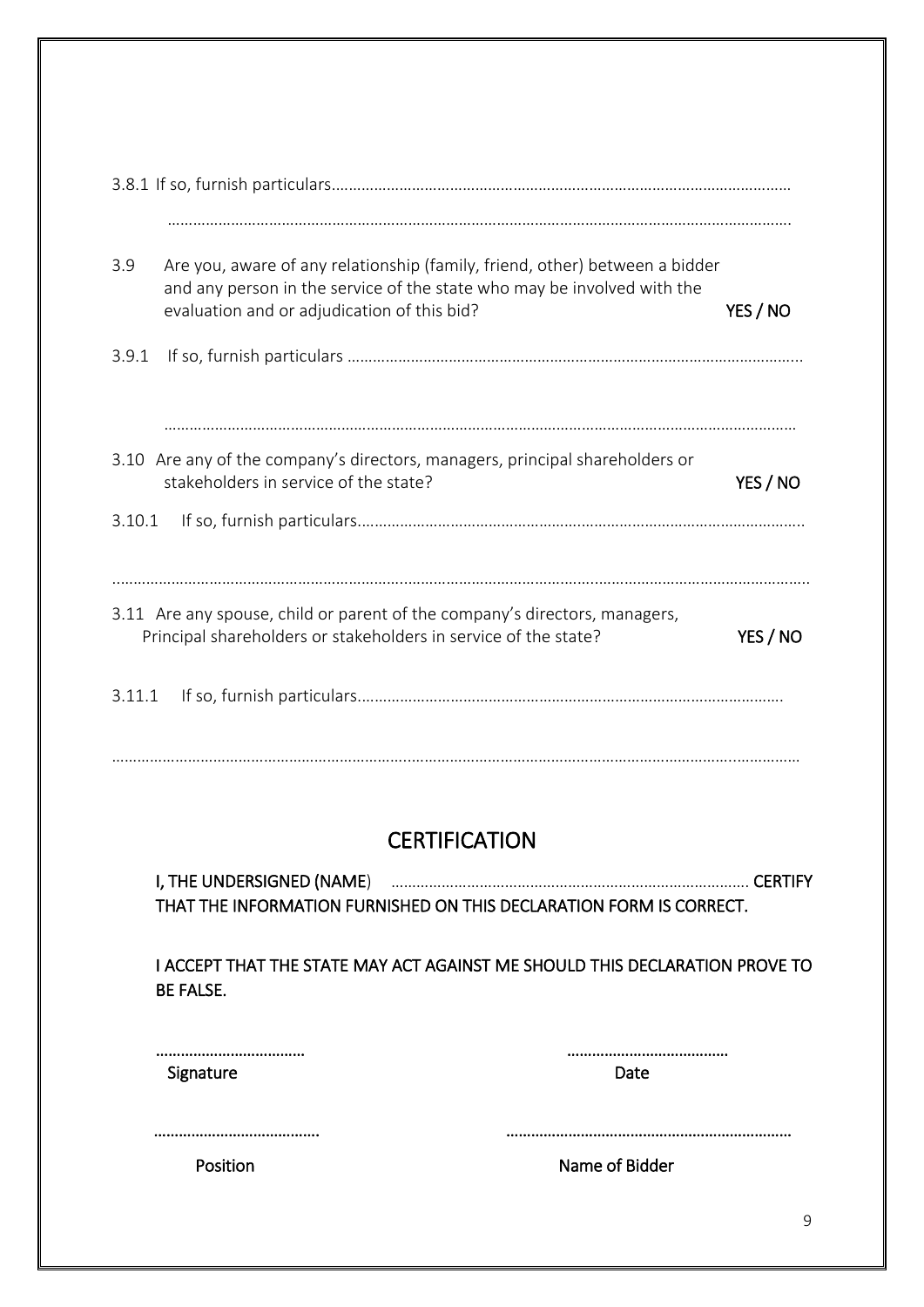# DECLARATION OF BIDDER'S PAST SUPPLY CHAIN MANAGEMENT PRACTICES

- 1 This Municipal Bidding Document must form part of all bids invited.
- 2 It serves as a declaration to be used by municipalities and municipal entities in ensuring that when goods and services are being procured, all reasonable steps are taken to combat the abuse of the supply chain management system.
- 3 The bid of any bidder may be rejected if that bidder, or any of its directors have:
	- a. abused the municipality's / municipal entity's supply chain management system or committed any improper conduct in relation to such system;
	- b. been convicted for fraud or corruption during the past five years;
	- c. willfully neglected, reneged on or failed to comply with any government, municipal or other public sector contract during the past five years; or
	- d. been listed in the Register for Tender Defaulters in terms of section 29 of the Prevention and Combating of Corrupt Activities Act (No 12 of 2004).

#### 4 In order to give effect to the above, the following questionnaire must be completed and submitted with the bid.

| Item  | Question                                                                                                                                                                                                                                                | Yes | No |
|-------|---------------------------------------------------------------------------------------------------------------------------------------------------------------------------------------------------------------------------------------------------------|-----|----|
| 4.1   | Is the bidder or any of its directors listed on the National Treasury's<br>Database of Restricted Suppliers as companies or persons prohibited from<br>doing business with the public sector?                                                           |     |    |
|       | (Companies or persons who are listed on this Database were informed in<br>writing of this restriction by the Accounting Officer/Authority of the<br>institution that imposed the restriction after the <i>audi alteram partem</i> rule<br>was applied). |     |    |
|       | The Database of Restricted Suppliers now resides on the National Treasury's website<br>(www.treasury.gov.za) and can be accessed by clicking on its link at the bottom of the home<br>page.                                                             |     |    |
| 4.1.1 | If so, furnish particulars:                                                                                                                                                                                                                             |     |    |
| 4.2   | Is the bidder or any of its directors listed on the Register for Tender<br>Defaulters in terms of section 29 of the Prevention and Combating of<br>Corrupt Activities Act (No 12 of 2004)?                                                              |     |    |
|       | The Register for Tender Defaulters can be accessed on the National Treasury's website<br>(www.treasury.gov.za) by clicking on its link at the bottom of the home page.                                                                                  |     |    |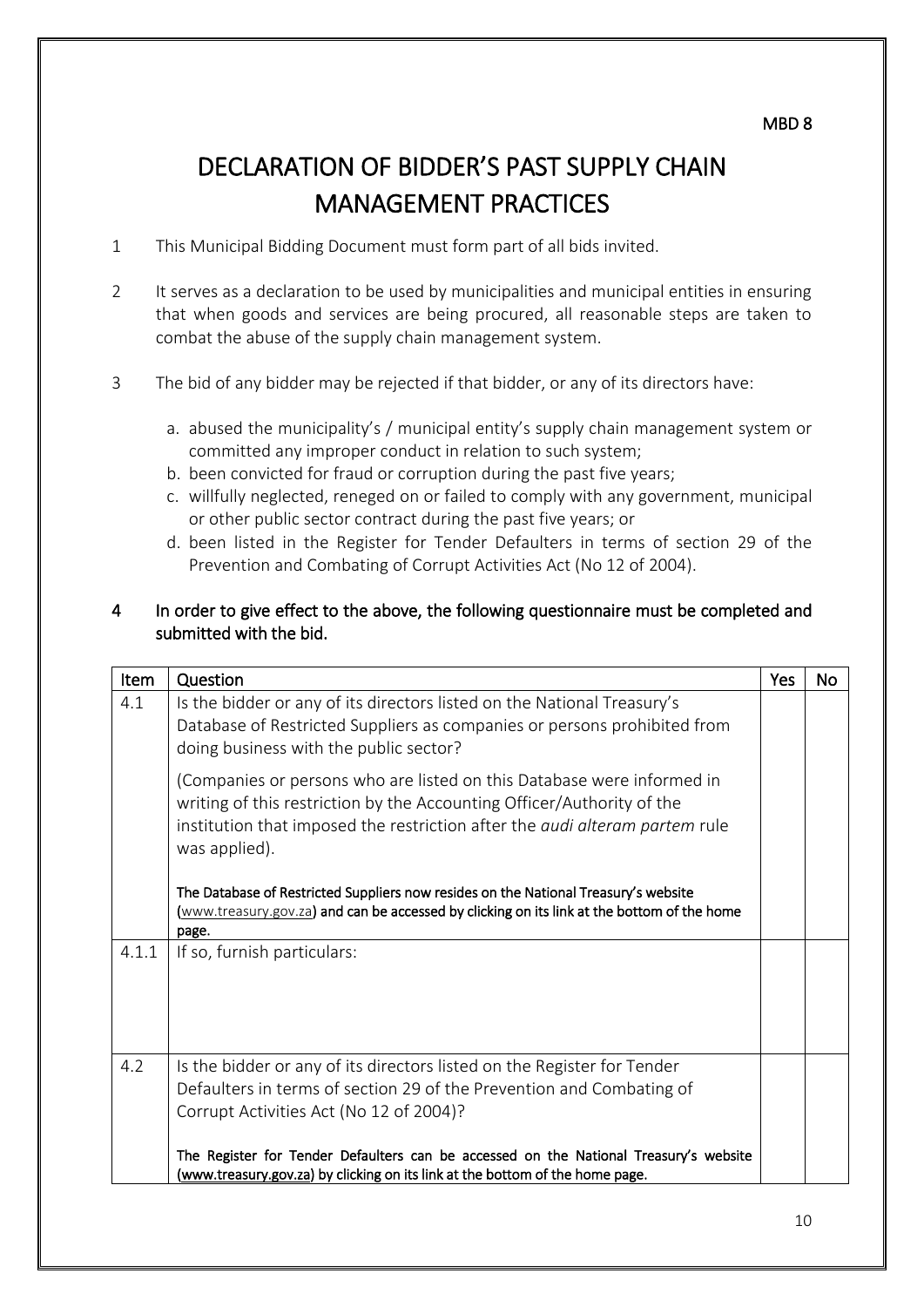| 4.2.1 | If so, furnish particulars:                                                                                                                                                                                                                     |  |
|-------|-------------------------------------------------------------------------------------------------------------------------------------------------------------------------------------------------------------------------------------------------|--|
| 4.3   | Was the bidder or any of its directors convicted by a court of law (including a<br>court of law outside the Republic of South Africa) for fraud or corruption<br>during the past five years?                                                    |  |
| 4.3.1 | If so, furnish particulars:                                                                                                                                                                                                                     |  |
| 4.4   | Does the bidder or any of its directors owe any municipal rates and taxes or<br>municipal charges to the municipality / municipal entity, or to any other<br>municipality / municipal entity, that is in arrears for more than three<br>months? |  |
| 4.4.1 | If so, furnish particulars:                                                                                                                                                                                                                     |  |
| 4.5   | Was any contract between the bidder and the municipality / municipal entity<br>or any other organ of state terminated during the past five years on account<br>of failure to perform on or comply with the contract?                            |  |
| 4.5.1 | If so, furnish particulars:                                                                                                                                                                                                                     |  |

# **CERTIFICATION**

I, THE UNDERSIGNED (FULL NAME) \_\_\_\_\_\_\_\_\_\_\_\_\_\_\_\_\_\_\_\_\_\_\_\_\_\_\_\_\_\_\_\_\_CERTIFY THAT

THE INFORMATION FURNISHED ON THIS DECLARATION FORM TRUE AND CORRECT.

I ACCEPT THAT, IN ADDITION TO CANCELLATION OF A CONTRACT, ACTION MAY BE TAKEN AGAINST ME SHOULD THIS DECLARATION PROVE TO BE FALSE.

……………………………………… …………………………………..

Signature Date Date

…………………………………………… ….……………………………….………………..

Position **Name of Bidder**